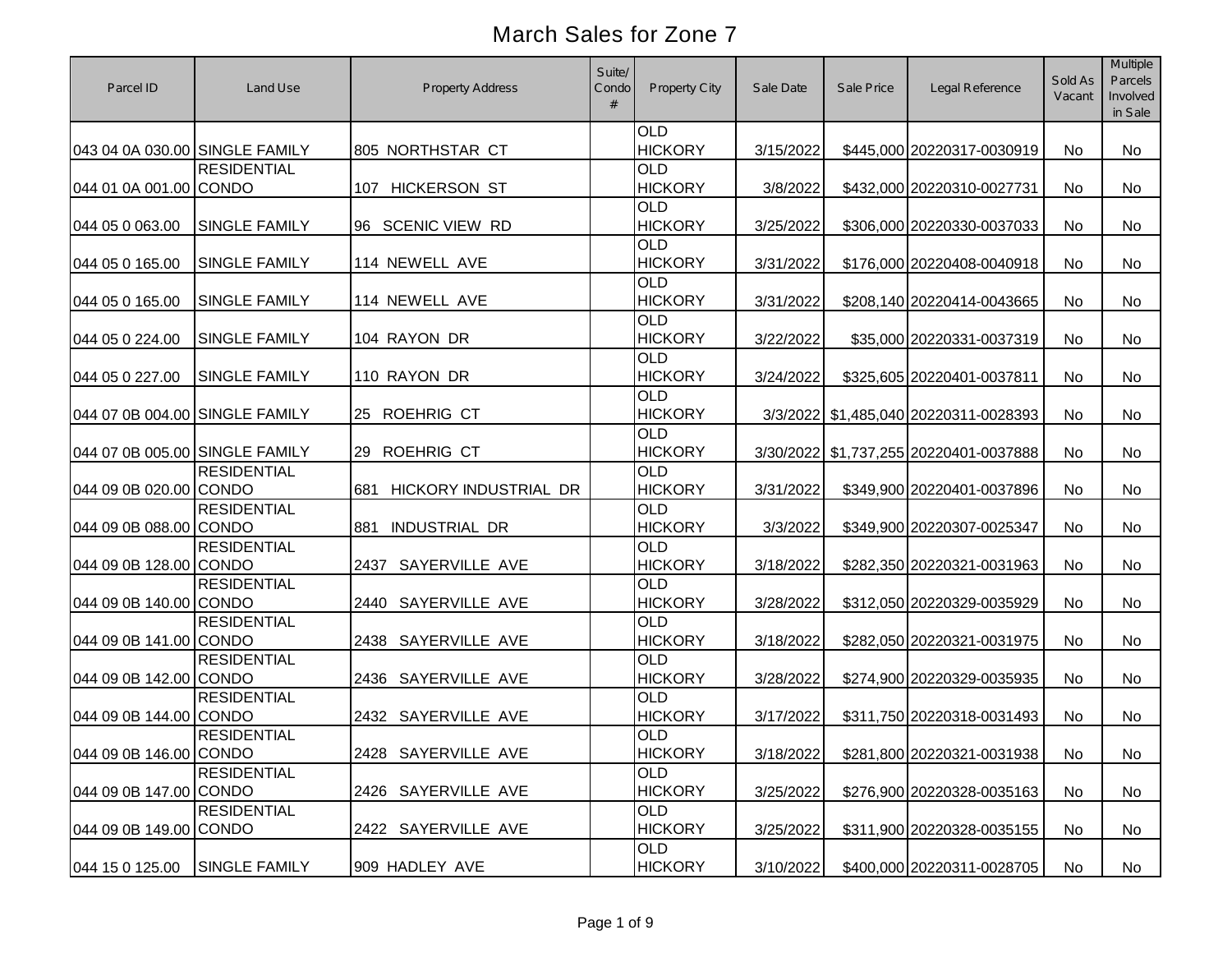| Parcel ID                      | Land Use             | <b>Property Address</b>         | Suite/<br>Condo | Property City                | Sale Date | Sale Price | Legal Reference            | Sold As<br>Vacant | <b>Multiple</b><br>Parcels<br>Involved<br>in Sale |
|--------------------------------|----------------------|---------------------------------|-----------------|------------------------------|-----------|------------|----------------------------|-------------------|---------------------------------------------------|
| 044 15 0 231.00                | <b>SINGLE FAMILY</b> | 1103 BRYAN ST                   |                 | <b>OLD</b><br><b>HICKORY</b> | 3/25/2022 |            | \$280,000 20220408-0041438 | No                | No                                                |
| 044 15 0 266.00                | <b>SINGLE FAMILY</b> | 1102 ELLISTON ST                |                 | <b>OLD</b><br><b>HICKORY</b> | 3/18/2022 |            | \$275,000 20220322-0032725 | No                | No                                                |
| 044 15 0E 020.00 SINGLE FAMILY |                      | <b>VILLAGE PARK CIR</b><br>2031 |                 | <b>OLD</b><br><b>HICKORY</b> | 3/11/2022 |            | \$330,000 20220314-0029459 | No                | <b>No</b>                                         |
| 052 09 0 186.00                | <b>SINGLE FAMILY</b> | 2648 MIAMI AVE                  |                 | <b>NASHVILLE</b>             | 3/3/2022  |            | \$165,000 20220308-0026361 | No                | No                                                |
| 052 13 0B 077.00 SINGLE FAMILY |                      | 1129 ALANDEE ST                 |                 | <b>NASHVILLE</b>             | 3/8/2022  |            | \$277,400 20220317-0030923 | No                | No                                                |
| 052 13 0B 085.00 SINGLE FAMILY |                      | 1202 ALANDEE ST                 |                 | <b>NASHVILLE</b>             | 3/4/2022  |            | \$264,000 20220408-0040955 | No                | No                                                |
| 052 13 0B 138.00 SINGLE FAMILY |                      | 3024 PENN MEADE WAY             |                 | <b>NASHVILLE</b>             | 3/9/2022  |            | \$250,000 20220323-0033063 | No                | No                                                |
| 053 03 0 096.00                | <b>SINGLE FAMILY</b> | 1402 BERRY ST                   |                 | <b>OLD</b><br><b>HICKORY</b> | 3/18/2022 |            | \$281,250 20220328-0035364 | No                | No                                                |
| 053 03 0 221.00                | <b>SINGLE FAMILY</b> | 1305 OVERTON ST                 |                 | <b>OLD</b><br><b>HICKORY</b> | 3/21/2022 |            | \$422,000 20220331-0037212 | No                | No                                                |
| 053 03 0 304.00                | <b>SINGLE FAMILY</b> | 1507 ELLISTON ST                |                 | <b>OLD</b><br><b>HICKORY</b> | 3/11/2022 |            | \$290,000 20220324-0034312 | No                | No                                                |
| 053 11 0 059.00                | <b>SINGLE FAMILY</b> | 103 BECKER AVE                  |                 | <b>OLD</b><br><b>HICKORY</b> | 3/29/2022 |            | \$311,000 20220401-0038135 | No                | No                                                |
| 054 09 0 026.00                | <b>SINGLE FAMILY</b> | 214 ANTHONY ST                  |                 | <b>OLD</b><br><b>HICKORY</b> | 3/31/2022 |            | \$315,000 20220411-0041527 | No                | No                                                |
| 062 00 0 100.00                | <b>SINGLE FAMILY</b> | 2614 PENNINGTON BEND RD         |                 | <b>NASHVILLE</b>             | 3/31/2022 |            | \$720,000 20220408-0041134 | No                | No                                                |
| 062 00 0 264.00                | <b>SINGLE FAMILY</b> | 113 BARTON LN                   |                 | <b>NASHVILLE</b>             | 3/18/2022 |            | \$499,000 20220329-0036148 | <b>No</b>         | <b>No</b>                                         |
| 062 02 0A 234.00 SINGLE FAMILY |                      | 2937 RIVERBEND DR               |                 | <b>NASHVILLE</b>             | 3/10/2022 |            | \$405,000 20220318-0031697 | <b>No</b>         | <b>No</b>                                         |
| 062 02 0B 180.00 SINGLE FAMILY |                      | 3083 DELTA QUEEN DR             |                 | <b>NASHVILLE</b>             | 3/28/2022 |            | \$430,000 20220407-0040344 | No                | No                                                |
| 062 02 0B 236.00 SINGLE FAMILY |                      | 4533 HAWTHORN DR                |                 | <b>NASHVILLE</b>             | 3/9/2022  |            | \$360,000 20220311-0028655 | No                | No                                                |
| 063 04 0 032.00                | <b>SINGLE FAMILY</b> | 101 LAURA AVE                   |                 | <b>OLD</b><br><b>HICKORY</b> | 3/31/2022 |            | \$300,000 20220411-0041741 | No                | No                                                |
| 063 04 0A 069.00 SINGLE FAMILY |                      | 1020 TABITHA LN                 |                 | <b>OLD</b><br><b>HICKORY</b> | 3/17/2022 |            | \$810,000 20220329-0036061 | No                | No                                                |
| 063 08 0 044.00                | <b>SINGLE FAMILY</b> | 4000 UNIVERSITY AVE             |                 | <b>OLD</b><br><b>HICKORY</b> | 3/11/2022 |            | \$359,900 20220321-0032192 | No                | No                                                |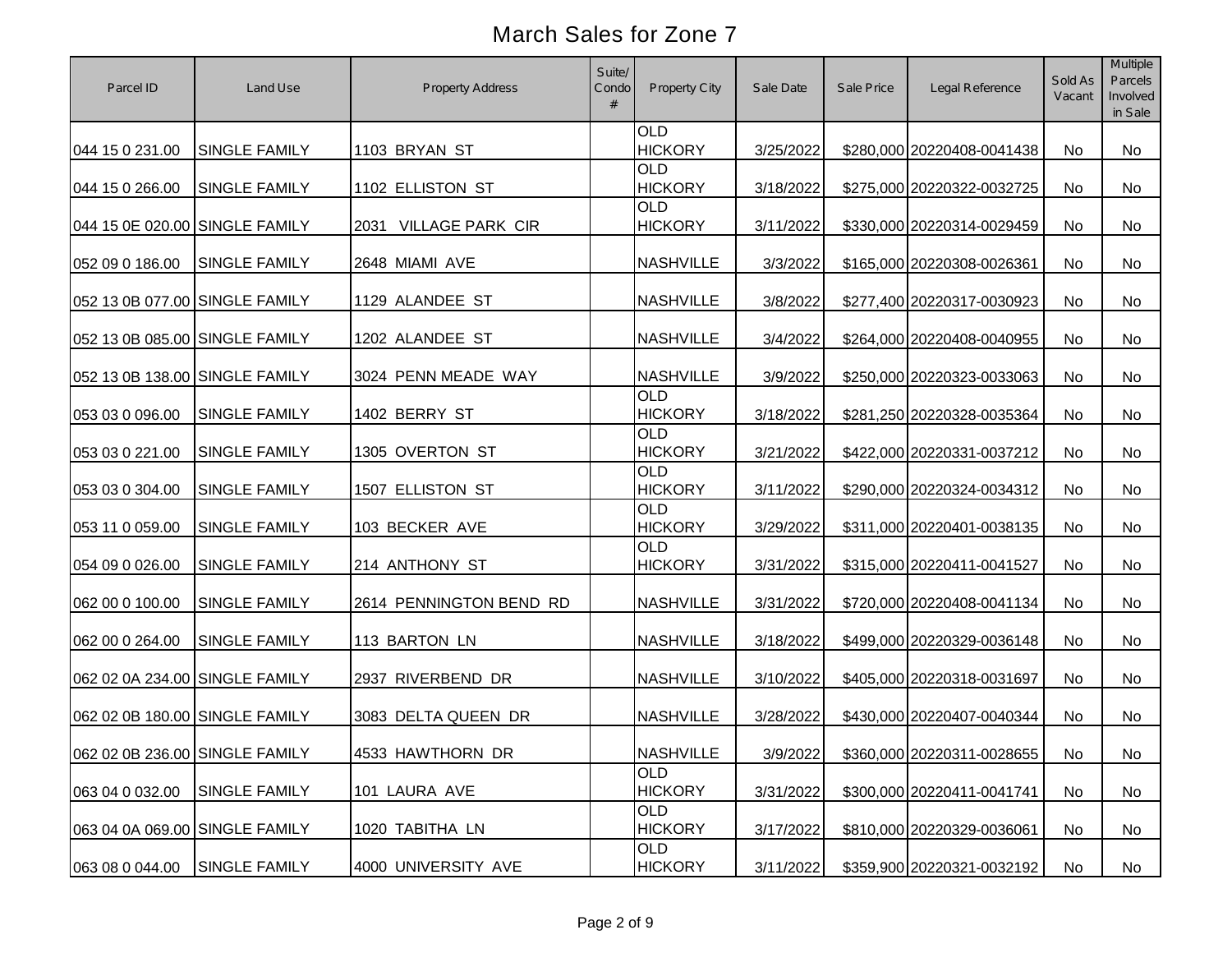| Parcel ID                      | Land Use             | <b>Property Address</b> | Suite/<br>Condo | <b>Property City</b>         | Sale Date | Sale Price | Legal Reference            | Sold As<br>Vacant | Multiple<br>Parcels<br>Involved<br>in Sale |
|--------------------------------|----------------------|-------------------------|-----------------|------------------------------|-----------|------------|----------------------------|-------------------|--------------------------------------------|
| 063 08 0 253.00                | <b>SINGLE FAMILY</b> | 4028 LAFAYETTE AVE      |                 | <b>OLD</b><br><b>HICKORY</b> | 3/21/2022 |            | \$335,000 20220329-0036046 | No                | No                                         |
| 063 16 0A 025.00 SINGLE FAMILY |                      | 677 GRANWOOD BLVD       |                 | <b>OLD</b><br><b>HICKORY</b> | 3/10/2022 |            | \$379,000 20220331-0037257 | No                | No                                         |
| 064 00 0 071.00                | <b>SINGLE FAMILY</b> | 477 GENERAL KERSHAW DR  |                 | <b>OLD</b><br><b>HICKORY</b> | 3/15/2022 |            | \$950,000 20220317-0030996 | No                | No                                         |
| 064 04 0 094.00                | <b>ZERO LOT LINE</b> | 204 LAKE CV             |                 | <b>OLD</b><br><b>HICKORY</b> | 3/14/2022 |            | \$215,000 20220322-0033005 | No                | No                                         |
| 064 08 0 066.00                | <b>DUPLEX</b>        | 4308 SAUNDERSVILLE RD   |                 | <b>OLD</b><br><b>HICKORY</b> | 3/14/2022 |            | \$358,400 20220324-0033941 | No                | No                                         |
| 064 09 0 134.00                | <b>SINGLE FAMILY</b> | 4229 WOODS ST           |                 | <b>OLD</b><br><b>HICKORY</b> | 3/18/2022 |            | \$200,000 20220324-0033746 | No                | No                                         |
| 064 11 0A 044.00 SINGLE FAMILY |                      | 707 N CHESTNUT CT       |                 | <b>HERMITAGE</b>             | 3/16/2022 |            | \$410,000 20220317-0031007 | No                | No                                         |
| 064 12 0A 142.00 CONDO         | <b>RESIDENTIAL</b>   | 142 SADDLE TREE DR      |                 | <b>HERMITAGE</b>             | 3/17/2022 |            | \$265,000 20220329-0036311 | No                | No                                         |
| 064 12 0A 146.00 CONDO         | <b>RESIDENTIAL</b>   | 146 SADDLE TREE DR      |                 | <b>HERMITAGE</b>             | 3/31/2022 |            | \$205,000 20220412-0042039 | No                | No                                         |
| 064 13 0 014.00                | <b>SINGLE FAMILY</b> | 4320 OLD HICKORY BLVD   |                 | <b>OLD</b><br><b>HICKORY</b> | 3/1/2022  |            | \$245,000 20220303-0024365 | No                | No                                         |
| 064 16 0 007.00                | <b>ZERO LOT LINE</b> | 4736 CASCADE DR         |                 | <b>OLD</b><br><b>HICKORY</b> | 3/17/2022 |            | \$192,000 20220329-0036140 | No                | No                                         |
| 064 16 0C 071.00 SINGLE FAMILY |                      | 810 BEXHILL CT N        |                 | <b>HERMITAGE</b>             | 3/14/2022 |            | \$400,000 20220401-0037909 | No                | No                                         |
| 064 16 0C 090.00 SINGLE FAMILY |                      | 914 BEXHILL CTS         |                 | <b>HERMITAGE</b>             | 3/25/2022 |            | \$388,000 20220406-0039651 | No                | No                                         |
| 064 16 0D 120.00 SINGLE FAMILY |                      | 2236 CRESCENT VALLEY LN |                 | <b>HERMITAGE</b>             | 3/10/2022 |            | \$40,000 20220406-0040062  | No                | No                                         |
| 064 16 0D 139.00 SINGLE FAMILY |                      | 2304 CRESCENT VALLEY PL |                 | <b>HERMITAGE</b>             | 3/17/2022 |            | \$404,900 20220321-0031972 | No                | No                                         |
| 073 15 0 008.00                | <b>SINGLE FAMILY</b> | 2927 DONNA HILL DR      |                 | <b>NASHVILLE</b>             | 3/24/2022 |            | \$505,500 20220328-0035727 | No                | No                                         |
| 074 04 0 107.00 DUPLEX         |                      | 701 LINDEN GRN          |                 | <b>HERMITAGE</b>             | 3/25/2022 |            | \$285,000 20220407-0040359 | No                | No                                         |
| 074 12 0 064.00                | <b>SINGLE FAMILY</b> | 3912 PLANTATION DR      |                 | <b>HERMITAGE</b>             | 3/7/2022  |            | \$396,500 20220314-0029728 | No                | No                                         |
| 074 12 0 097.00                | SINGLE FAMILY        | 194 JACKSONIAN DR       |                 | <b>HERMITAGE</b>             | 3/31/2022 |            | \$328,300 20220404-0038489 | No                | No                                         |
| 074 12 0 117.00                | <b>SINGLE FAMILY</b> | 211 BONNALYNN DR        |                 | <b>HERMITAGE</b>             | 3/8/2022  |            | \$332,000 20220316-0030279 | No                | No                                         |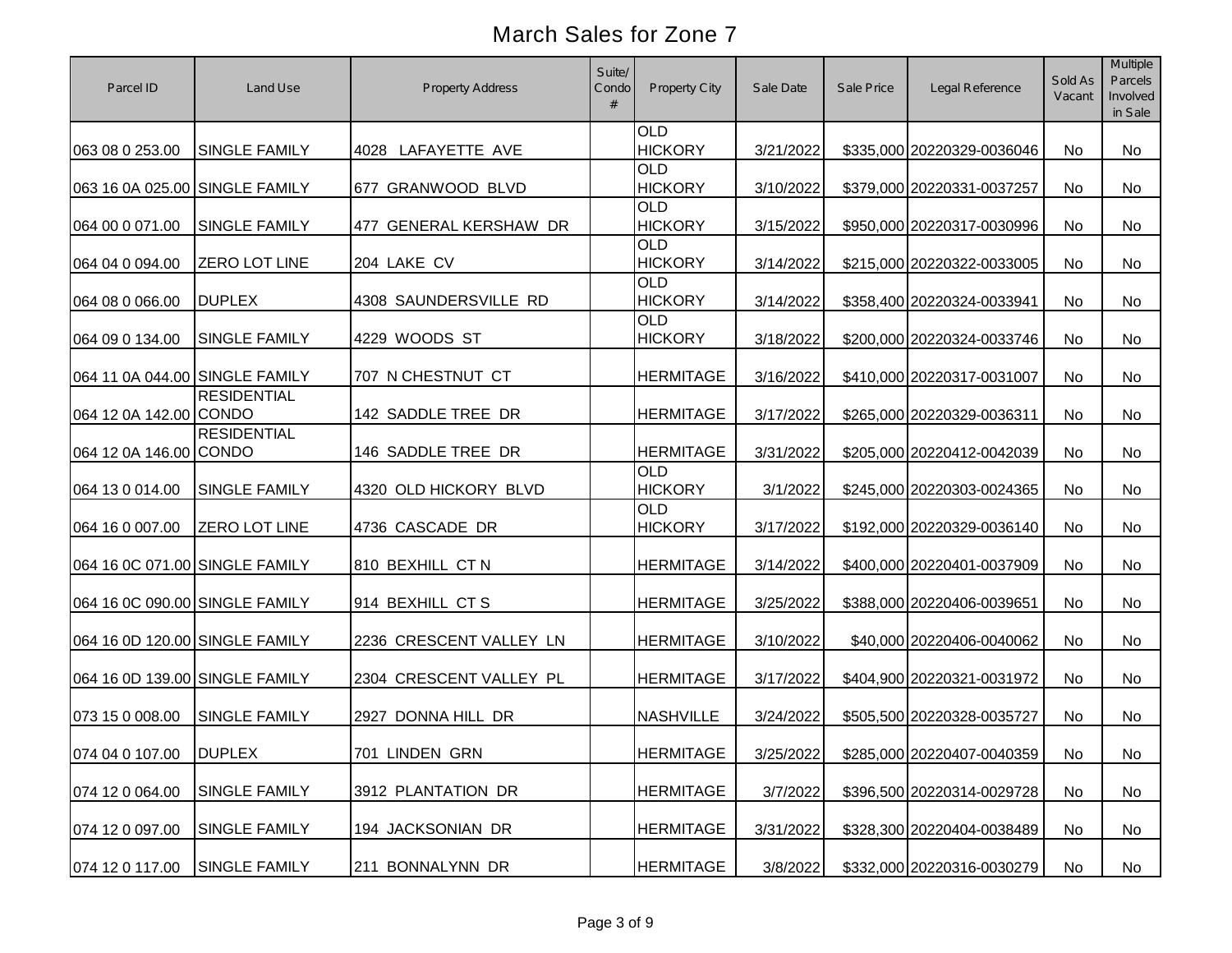| Parcel ID                      | Land Use                           | Property Address                    | Suite/<br>Condo | Property City    | Sale Date | Sale Price | Legal Reference            | Sold As<br>Vacant | Multiple<br>Parcels<br>Involved<br>in Sale |
|--------------------------------|------------------------------------|-------------------------------------|-----------------|------------------|-----------|------------|----------------------------|-------------------|--------------------------------------------|
| 074 16 0A 014.00 SINGLE FAMILY |                                    | YORK DR<br>6300                     |                 | <b>HERMITAGE</b> | 3/10/2022 |            | \$521,265 20220311-0028431 | No                | No                                         |
| 074 16 0A 087.00 SINGLE FAMILY |                                    | 6599 FRYE LN                        |                 | <b>HERMITAGE</b> | 3/15/2022 |            | \$448,515 20220316-0030573 | No                | No                                         |
| 075 04 0 063.00                | <b>SINGLE FAMILY</b>               | 4555 BATON ROUGE DR                 |                 | <b>HERMITAGE</b> | 3/29/2022 |            | \$385,000 20220407-0040413 | No                | No                                         |
| 075 06 0 062.00                | <b>SINGLE FAMILY</b>               | 355 MONACO DR                       |                 | <b>HERMITAGE</b> | 3/14/2022 |            | \$393,000 20220324-0033959 | No                | No                                         |
| 075 06 0 117.00                | <b>SINGLE FAMILY</b>               | 306 MONACO DR                       |                 | <b>HERMITAGE</b> | 3/7/2022  |            | \$322,500 20220316-0030240 | No                | No                                         |
| 075 07 0 075.00                | <b>SINGLE FAMILY</b>               | 4412 BATON ROUGE DR                 |                 | <b>HERMITAGE</b> | 3/14/2022 |            | \$415,000 20220325-0034399 | No                | No                                         |
| 075 07 0 108.00                | <b>SINGLE FAMILY</b>               | 601 HIGHLAND VIEW DR                |                 | <b>HERMITAGE</b> | 3/10/2022 |            | \$352,500 20220322-0033000 | No                | No                                         |
| 075 07 0 146.00                | <b>SINGLE FAMILY</b>               | 516 DUTCHMANS DR                    |                 | <b>HERMITAGE</b> | 3/4/2022  |            | \$200,000 20220307-0025518 | No                | No                                         |
| 075 08 0A 027.00 CONDO         | <b>RESIDENTIAL</b>                 | 127 BROOKE CASTLE DR                |                 | <b>HERMITAGE</b> | 3/8/2022  |            | \$168,000 20220321-0032184 | <b>No</b>         | No                                         |
| 075 08 0A 061.00               | <b>RESIDENTIAL</b><br><b>CONDO</b> | 164 BROOKE CASTLE DR                |                 | <b>HERMITAGE</b> | 3/15/2022 |            | \$170,000 20220324-0033801 | No                | No                                         |
| 075 09 0 003.00                | <b>SINGLE FAMILY</b>               | 3918 PLANTATION DR                  |                 | <b>HERMITAGE</b> | 3/14/2022 |            | \$413,000 20220321-0032341 | No                | No                                         |
| 075 11 0A 112.00 SINGLE FAMILY |                                    | 4241 RACHEL DONELSON<br><b>PASS</b> |                 | <b>HERMITAGE</b> | 3/31/2022 |            | \$434,000 20220407-0040285 | No                | No                                         |
| 075 12 0A 119.00 SINGLE FAMILY |                                    | 421 SCOTTS CREEK TRL                |                 | <b>HERMITAGE</b> | 3/3/2022  |            | \$386,000 20220311-0028514 | No                | No                                         |
| 075 12 0C 006.00 CONDO         | <b>RESIDENTIAL</b>                 | 759 TULIP GROVE RD                  |                 | 1501 HERMITAGE   | 3/22/2022 |            | \$300,000 20220323-0033260 | No                | No                                         |
| 075 12 0E 014.00 SINGLE FAMILY |                                    | 1016 TULIP BLOSSOM DR               |                 | <b>HERMITAGE</b> | 3/3/2022  |            | \$500,000 20220314-0029191 | <b>No</b>         | No                                         |
| 075 12 0F 065.00 CONDO         | <b>RESIDENTIAL</b>                 | 735 TULIP GROVE RD                  | 235             | <b>HERMITAGE</b> | 3/14/2022 |            | \$316,500 20220317-0031031 | No                | No                                         |
| 075 13 0 023.00 SINGLE FAMILY  |                                    | 210 BONNABROOK DR                   |                 | <b>HERMITAGE</b> | 3/3/2022  |            | \$316,000 20220314-0029511 | No                | No                                         |
| 075 13 0 233.00                | SINGLE FAMILY                      | 108 ALOHA CT                        |                 | <b>HERMITAGE</b> | 3/4/2022  |            | \$325,000 20220321-0032449 | No                | No                                         |
| 075 14 0 108.00                | <b>SINGLE FAMILY</b>               | 441 HARWELL DR                      |                 | <b>HERMITAGE</b> | 3/17/2022 |            | \$375,000 20220318-0031502 | No                | No                                         |
| 075 14 0 119.00                | SINGLE FAMILY                      | 418 HARWELL DR                      |                 | <b>HERMITAGE</b> | 3/21/2022 |            | \$350,000 20220322-0032492 | No                | No                                         |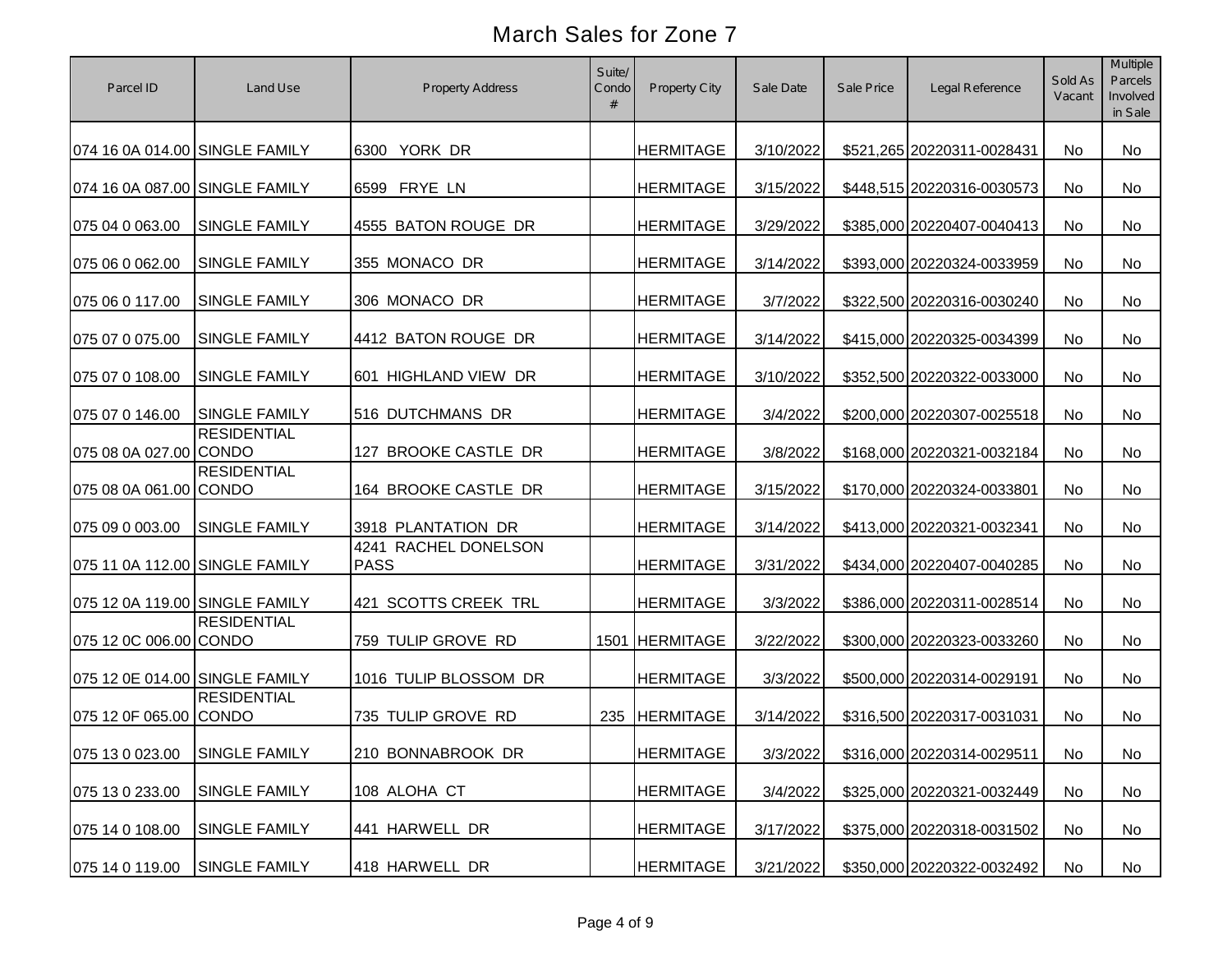| Parcel ID                      | Land Use             | <b>Property Address</b> | Suite/<br>Condo | Property City    | Sale Date | Sale Price | Legal Reference            | Sold As<br>Vacant | Multiple<br>Parcels<br>Involved<br>in Sale |
|--------------------------------|----------------------|-------------------------|-----------------|------------------|-----------|------------|----------------------------|-------------------|--------------------------------------------|
| 075 15 0A 218.00 CONDO         | <b>RESIDENTIAL</b>   | 218 STONERS GLEN CT     |                 | <b>HERMITAGE</b> | 3/31/2022 |            | \$396,000 20220413-0042873 | No                | No                                         |
| 076 01 0 064.00                | <b>SINGLE FAMILY</b> | 600 DEBBIE DR           |                 | <b>HERMITAGE</b> | 3/2/2022  |            | \$351,000 20220311-0028962 | No                | No                                         |
| 076 05 0 105.00                | <b>SINGLE FAMILY</b> | 612 HIDDEN HILL DR      |                 | <b>HERMITAGE</b> | 3/23/2022 |            | \$305,000 20220404-0038491 | No                | No                                         |
| 084 04 0 033.00                | <b>SINGLE FAMILY</b> | 2721 CRESTDALE DR       |                 | <b>NASHVILLE</b> | 3/25/2022 |            | \$433,500 20220413-0042840 | No                | No                                         |
| 084 10 0 049.00                | <b>SINGLE FAMILY</b> | 2208 MECCA DR           |                 | <b>NASHVILLE</b> | 3/7/2022  |            | \$270,000 20220316-0030214 | No                | No                                         |
| 084 10 0 049.00                | <b>SINGLE FAMILY</b> | 2208 MECCA DR           |                 | <b>NASHVILLE</b> | 3/7/2022  |            | \$250,000 20220316-0030213 | No                | No                                         |
| 084 10 0 092.00                | <b>SINGLE FAMILY</b> | 2203 SELMA AVE          |                 | <b>NASHVILLE</b> | 3/22/2022 |            | \$393,000 20220411-0041826 | No                | No                                         |
| 084 11 0 021.00                | <b>SINGLE FAMILY</b> | 418 DENNYWOOD DR        |                 | <b>NASHVILLE</b> | 3/29/2022 |            | \$345,000 20220331-0037297 | No                | No                                         |
| 084 11 0 122.00                | <b>SINGLE FAMILY</b> | 2307 DENNYWOOD DR       |                 | <b>NASHVILLE</b> | 3/7/2022  |            | \$535,000 20220318-0031442 | No                | No                                         |
| 084 11 0 150.00                | <b>SINGLE FAMILY</b> | 2315 AUBREY DR          |                 | <b>NASHVILLE</b> | 3/21/2022 |            | \$226,000 20220330-0036709 | No                | No                                         |
| 084 11 0 171.00                | <b>SINGLE FAMILY</b> | 2304 MODENA DR          |                 | <b>NASHVILLE</b> | 3/14/2022 |            | \$247,740 20220321-0032318 | No                | No                                         |
| 084 11 0 230.00                | <b>SINGLE FAMILY</b> | 2404 MAPLECREST DR      |                 | <b>NASHVILLE</b> | 3/11/2022 |            | \$372,000 20220328-0035729 | No                | No                                         |
| 084 12 0 069.00                | <b>DUPLEX</b>        | 2418 MAPLECREST DR      |                 | <b>NASHVILLE</b> | 3/7/2022  |            | \$345,000 20220315-0029838 | No                | No                                         |
| 084 12 0 076.00                | SINGLE FAMILY        | 2430 MAPLECREST DR      |                 | <b>NASHVILLE</b> | 3/15/2022 |            | \$450,000 20220328-0035212 | No                | No                                         |
| 084 15 0 096.00                | <b>SINGLE FAMILY</b> | 106 BLUE HILLS CT       |                 | <b>NASHVILLE</b> | 3/25/2022 |            | \$615,000 20220330-0037061 | No                | No                                         |
| 084 16 0 010.00                | <b>SINGLE FAMILY</b> | 2411 SELMA AVE          |                 | <b>NASHVILLE</b> | 3/15/2022 |            | \$463,500 20220401-0038010 | No                | No                                         |
| 084 16 0 051.00                | SINGLE FAMILY        | 2537 STINSON RD         |                 | <b>NASHVILLE</b> | 3/2/2022  |            | \$316,900 20220321-0032175 | No                | No                                         |
| 085 04 0A 459.00 SINGLE FAMILY |                      | 4945 RIVERBANK DR       |                 | <b>HERMITAGE</b> | 3/1/2022  |            | \$601,000 20220303-0024410 | No                | No                                         |
| 085 04 0A 507.00 SINGLE FAMILY |                      | 4364 STONE HALL BLVD    |                 | <b>HERMITAGE</b> | 3/28/2022 |            | \$640,000 20220405-0039000 | No                | No                                         |
| 085 10 0 018.00                | <b>DUPLEX</b>        | 304 MYRICK DR           |                 | <b>NASHVILLE</b> | 3/23/2022 |            | \$327,000 20220405-0039062 | No                | No                                         |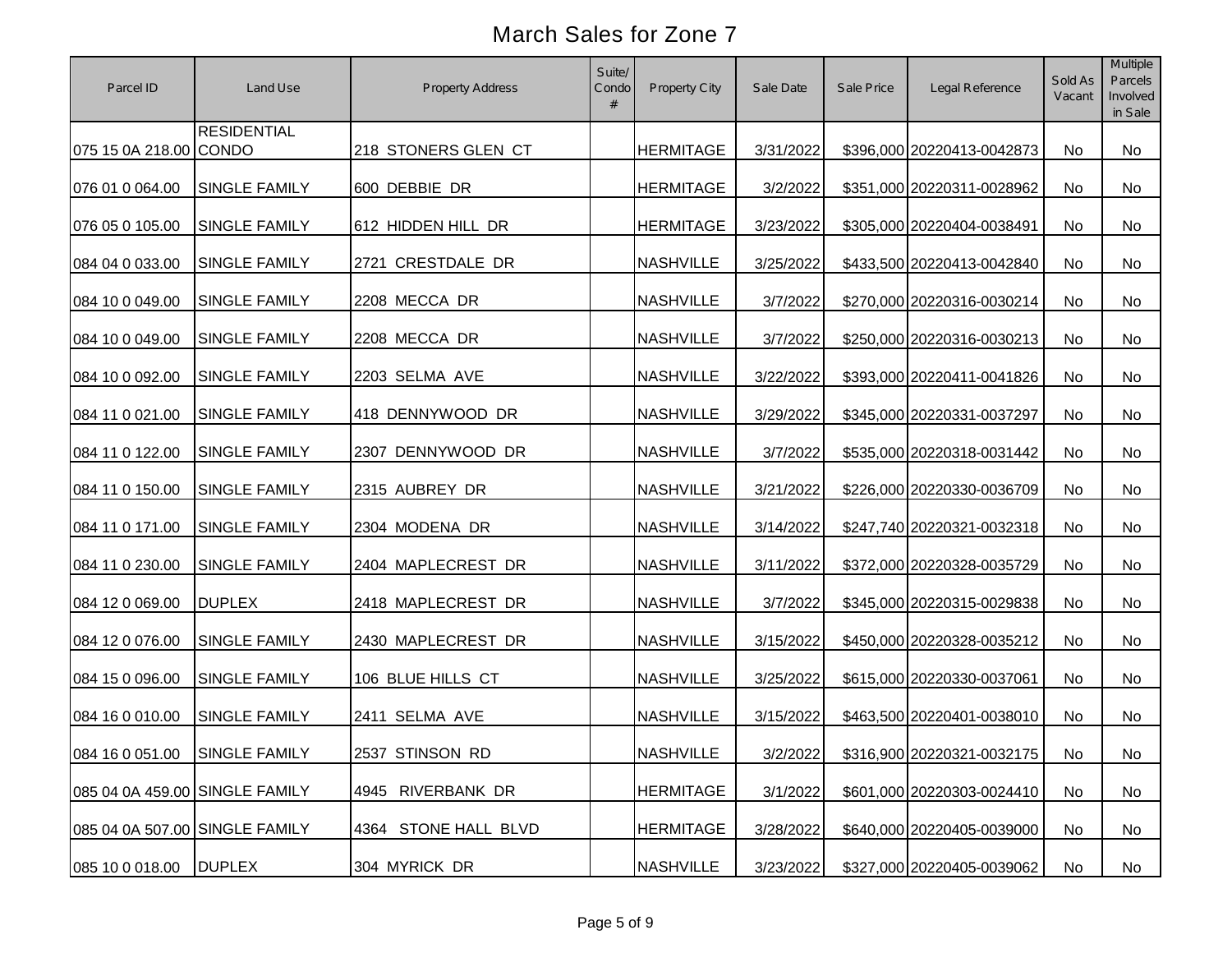| Parcel ID                      | Land Use             | <b>Property Address</b> | Suite/<br>Condo<br># | <b>Property City</b> | Sale Date | Sale Price | Legal Reference            | Sold As<br>Vacant | <b>Multiple</b><br>Parcels<br>Involved<br>in Sale |
|--------------------------------|----------------------|-------------------------|----------------------|----------------------|-----------|------------|----------------------------|-------------------|---------------------------------------------------|
| 085 12 0A 056.00 SINGLE FAMILY |                      | 3208 RIVER WALK DR      |                      | <b>NASHVILLE</b>     | 3/16/2022 |            | \$384,200 20220401-0037939 | No                | No                                                |
| 086 01 0 002.00                | <b>SINGLE FAMILY</b> | 6002 PANAMA DR          |                      | <b>HERMITAGE</b>     | 3/3/2022  |            | \$297,500 20220314-0029047 | No                | No                                                |
| 086 01 0 020.00                | SINGLE FAMILY        | 6004 CORTEZ CT          |                      | <b>HERMITAGE</b>     | 3/4/2022  |            | \$363,000 20220314-0029395 | No                | No                                                |
| 086 02 0 061.00                | SINGLE FAMILY        | 6009 LOPEZ LN           |                      | <b>HERMITAGE</b>     | 3/23/2022 |            | \$260,000 20220404-0038525 | No                | No                                                |
| 086 03 0 049.00                | SINGLE FAMILY        | 1721 RIDGEMERE CT       |                      | <b>HERMITAGE</b>     | 3/3/2022  |            | \$385,000 20220314-0029323 | No                | No                                                |
| 086 03 0A 041.00 SINGLE FAMILY |                      | 312 HUNTERS PATH CT     |                      | <b>HERMITAGE</b>     | 3/28/2022 |            | \$390,000 20220414-0043262 | No                | No                                                |
| 086 04 0A 064.00 SINGLE FAMILY |                      | 4356 OAKCREST LN        |                      | <b>HERMITAGE</b>     | 3/7/2022  |            | \$320,000 20220317-0031270 | No                | No                                                |
| 086 04 0C 032.00 SINGLE FAMILY |                      | 1517 RACHAELS RDG       |                      | <b>HERMITAGE</b>     | 3/7/2022  |            | \$500,000 20220317-0030968 | No                | No                                                |
| 086 07 0 194.00                | <b>SINGLE FAMILY</b> | 1401 WOODCHIMES CT      |                      | <b>HERMITAGE</b>     | 3/7/2022  |            | \$350,000 20220310-0027757 | No                | No                                                |
| 086 08 0 018.00                | SINGLE FAMILY        | 1525 ANDCHEL DR         |                      | <b>HERMITAGE</b>     | 3/28/2022 |            | \$435,000 20220406-0039490 | No                | No                                                |
| 086 08 0 120.00                | SINGLE FAMILY        | 1537 ANDCHEL DR         |                      | <b>HERMITAGE</b>     | 3/28/2022 |            | \$470,000 20220405-0039204 | No                | No                                                |
| 086 10 0 077.00                | SINGLE FAMILY        | 3521 ALBEE DR           |                      | <b>HERMITAGE</b>     | 3/22/2022 |            | \$251,000 20220406-0039752 | No                | No                                                |
| 086 10 0 077.00                | <b>SINGLE FAMILY</b> | 3521 ALBEE DR           |                      | <b>HERMITAGE</b>     | 3/22/2022 |            | \$215,000 20220329-0036375 | No                | No                                                |
| 086 10 0C 002.00 CONDO         | <b>RESIDENTIAL</b>   | 3746 CENTRAL PIKE       | $\overline{2}$       | <b>HERMITAGE</b>     | 3/3/2022  |            | \$650,000 20220309-0027068 | No                | No                                                |
| 086 10 0C 004.00 CONDO         | <b>RESIDENTIAL</b>   | 3746 CENTRAL PIKE       | 4                    | <b>HERMITAGE</b>     | 3/21/2022 |            | \$650,000 20220324-0033820 | No                | No                                                |
| 086 10 0C 005.00 CONDO         | <b>RESIDENTIAL</b>   | 3746 CENTRAL PIKE       | 5                    | <b>HERMITAGE</b>     | 3/16/2022 |            | \$650,000 20220328-0035731 | <b>No</b>         | No                                                |
| 086 11 0B 011.00 CONDO         | <b>RESIDENTIAL</b>   | 413 RAINTREE PL         |                      | <b>HERMITAGE</b>     | 3/18/2022 |            | \$295,000 20220328-0035377 | No                | No                                                |
| 086 11 0B 024.00 CONDO         | <b>RESIDENTIAL</b>   | 420 RAINTREE PL         |                      | <b>HERMITAGE</b>     | 3/18/2022 |            | \$249,900 20220328-0035362 | No                | No                                                |
| 086 11 0B 025.00 CONDO         | <b>RESIDENTIAL</b>   | 422 RAINTREE PL         |                      | 11-2 HERMITAGE       | 3/18/2022 |            | \$259,900 20220328-0035385 | No                | No                                                |
| 086 11 0B 107.00 CONDO         | <b>RESIDENTIAL</b>   | 428 RAINTREE PL         |                      | <b>HERMITAGE</b>     | 3/18/2022 |            | \$259,900 20220328-0035321 | No                | No                                                |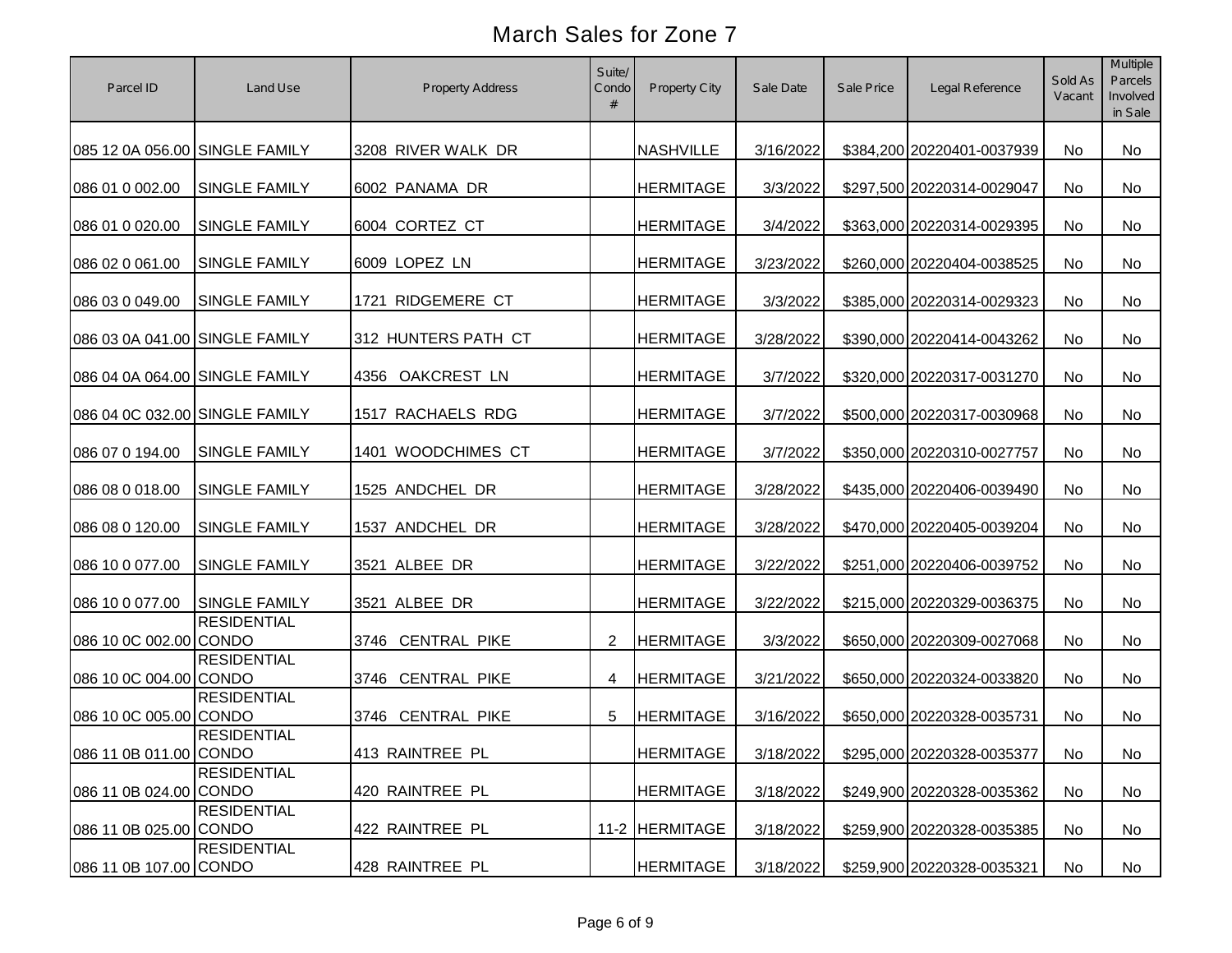| Parcel ID                      | Land Use                                           | <b>Property Address</b>            | Suite/<br>Condo | <b>Property City</b> | Sale Date | Sale Price | Legal Reference            | Sold As<br>Vacant | Multiple<br>Parcels<br>Involved<br>in Sale |
|--------------------------------|----------------------------------------------------|------------------------------------|-----------------|----------------------|-----------|------------|----------------------------|-------------------|--------------------------------------------|
| 086 12 0 102.00                | <b>SINGLE FAMILY</b>                               | 204 SADDLESTONE CT N               |                 | <b>HERMITAGE</b>     | 3/25/2022 |            | \$300,000 20220401-0038062 | No                | No                                         |
| 086 12 0A 021.00 SINGLE FAMILY |                                                    | 144 TULIP GROVE PT                 |                 | <b>HERMITAGE</b>     | 3/11/2022 |            | \$480,000 20220314-0029343 | No                | No                                         |
| 086 12 0B 036.00 CONDO         | <b>RESIDENTIAL</b>                                 | 1328 SULA DR                       |                 | <b>HERMITAGE</b>     | 3/11/2022 |            | \$402,500 20220321-0032337 | No                | No                                         |
| 086 13 0A 011.00 SINGLE FAMILY |                                                    | <b>HOGGETT FORD RD</b><br>3721     |                 | <b>HERMITAGE</b>     | 3/28/2022 |            | \$495,000 20220404-0038531 | No                | No                                         |
| 086 13 0A 273.00 SINGLE FAMILY |                                                    | <b>MAGNOLIA FARMS DR</b><br>4229   |                 | <b>HERMITAGE</b>     | 3/31/2022 |            | \$519,905 20220408-0040934 | No                | No                                         |
| 086 14 0A 235.00 CONDO         | <b>RESIDENTIAL</b>                                 | 235 THISTLE LN                     |                 | <b>HERMITAGE</b>     | 3/14/2022 |            | \$252,000 20220324-0033866 | No                | No                                         |
| 086 14 0B 102.00 SINGLE FAMILY |                                                    | 208 WOODLAND CT                    |                 | <b>HERMITAGE</b>     | 3/25/2022 |            | \$385,501 20220329-0035932 | No                | No                                         |
| 086 14 0E 001.00 CONDO         | <b>RESIDENTIAL</b>                                 | 517 TAFFY WAY                      |                 | <b>HERMITAGE</b>     | 3/25/2022 |            | \$354,900 20220330-0036939 | <b>No</b>         | No                                         |
| 086 14 0E 002.00 CONDO         | <b>RESIDENTIAL</b>                                 | 519 TAFFY WAY                      |                 | <b>HERMITAGE</b>     | 3/25/2022 |            | \$359,900 20220329-0035990 | <b>No</b>         | No                                         |
| 086 14 0E 003.00 CONDO         | <b>RESIDENTIAL</b>                                 | <b>TAFFY WAY</b><br>521            |                 | <b>HERMITAGE</b>     | 3/25/2022 |            | \$359,900 20220330-0036948 | No                | No                                         |
| 086 14 0E 004.00 CONDO         | <b>RESIDENTIAL</b>                                 | <b>TAFFY WAY</b><br>523            |                 | <b>HERMITAGE</b>     | 3/25/2022 |            | \$359,900 20220328-0035327 | No                | No                                         |
| 086 14 0E 006.00 CONDO         | <b>RESIDENTIAL</b>                                 | <b>TAFFY WAY</b><br>527            |                 | <b>HERMITAGE</b>     | 3/29/2022 |            | \$365,000 20220401-0037715 | No                | No                                         |
| 086 14 0E 007.00 CONDO         | <b>RESIDENTIAL</b>                                 | <b>TAFFY WAY</b><br>529            |                 | <b>HERMITAGE</b>     | 3/30/2022 |            | \$363,500 20220401-0037731 | No                | No                                         |
| 086 14 0E 008.00 CONDO         | <b>RESIDENTIAL</b>                                 | 535 TAFFY WAY                      |                 | <b>HERMITAGE</b>     | 3/30/2022 |            | \$362,500 20220401-0038128 | <b>No</b>         | No                                         |
| 086 14 0E 010.00 CONDO         | <b>RESIDENTIAL</b>                                 | 539 TAFFY WAY                      |                 | <b>HERMITAGE</b>     | 3/30/2022 |            | \$359,900 20220412-0041931 | <b>No</b>         | No                                         |
| 087 05 0A 155.00 SINGLE FAMILY |                                                    | 4032 FARMINGHAM WOODS<br><b>DR</b> |                 | <b>HERMITAGE</b>     | 3/17/2022 |            | \$369,000 20220419-0044993 | No                | No                                         |
|                                | <b>VACANT</b><br>087 10 0A 304.00 RESIDENTIAL LAND | 813 REGIMENTAL DR                  |                 | <b>HERMITAGE</b>     | 3/3/2022  |            | \$300,000 20220304-0024846 | Yes               | Yes                                        |
|                                | <b>VACANT</b><br>087 10 0A 307.00 RESIDENTIAL LAND | 812 REGIMENTAL DR                  |                 | <b>HERMITAGE</b>     | 3/3/2022  |            | \$300,000 20220304-0024846 | Yes               | Yes                                        |
| 094 12 0 059.00                | <b>SINGLE FAMILY</b>                               | 269 CLOVERNOOK DR                  |                 | <b>NASHVILLE</b>     | 3/28/2022 |            | \$318,700 20220407-0040458 | No                | No                                         |
| 095 04 0 147.00                | <b>SINGLE FAMILY</b>                               | 2521 CROSSFIELD DR                 |                 | <b>NASHVILLE</b>     | 3/31/2022 |            | \$300,000 20220408-0041398 | No                | No                                         |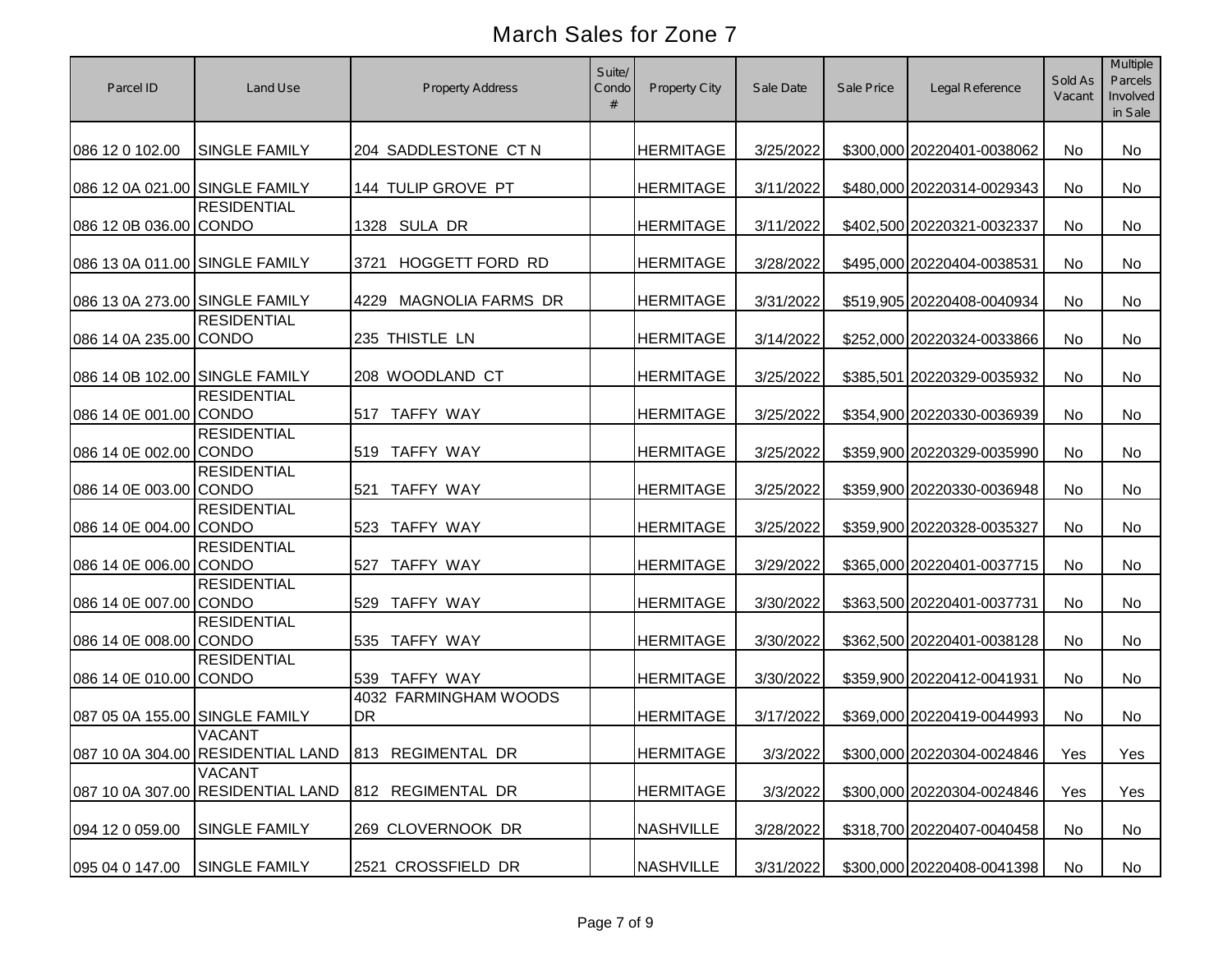| Parcel ID                     | Land Use             | <b>Property Address</b> | Suite/<br>Condo<br># | <b>Property City</b> | Sale Date | Sale Price | Legal Reference            | Sold As<br>Vacant | <b>Multiple</b><br>Parcels<br>Involved<br>in Sale |
|-------------------------------|----------------------|-------------------------|----------------------|----------------------|-----------|------------|----------------------------|-------------------|---------------------------------------------------|
| 095 05 0 041.00               | <b>SINGLE FAMILY</b> | 1902 OMOHUNDRO CT       |                      | <b>NASHVILLE</b>     | 3/15/2022 |            | \$400,000 20220412-0042323 | No                | No                                                |
| 095 05 0 041.00               | <b>SINGLE FAMILY</b> | 1902 OMOHUNDRO CT       |                      | <b>NASHVILLE</b>     | 3/16/2022 |            | \$415,000 20220412-0042326 | No                | No                                                |
| 095 05 0B 046.00 CONDO        | <b>RESIDENTIAL</b>   | 2120 LEBANON PIKE       | 126                  | <b>NASHVILLE</b>     | 3/15/2022 |            | \$265,000 20220317-0031032 | No                | No                                                |
| 095 05 0B 086.00 CONDO        | <b>RESIDENTIAL</b>   | 2120 LEBANON PIKE       | 94                   | <b>NASHVILLE</b>     | 3/28/2022 |            | \$317,500 20220406-0039559 | No                | No                                                |
| 095 05 0B 166.00 CONDO        | <b>RESIDENTIAL</b>   | 2120 LEBANON PIKE       | 84                   | <b>NASHVILLE</b>     | 3/4/2022  |            | \$278,000 20220314-0029189 | No                | No                                                |
| 095 07 0 017.00               | <b>SINGLE FAMILY</b> | 259 FAIRWAY DR          |                      | <b>NASHVILLE</b>     | 3/2/2022  |            | \$375,000 20220322-0032683 | No                | No                                                |
| 095 08 0 035.00               | SINGLE FAMILY        | 235 RIDGEWAY DR         |                      | <b>NASHVILLE</b>     | 3/10/2022 |            | \$305,000 20220314-0029411 | No                | No                                                |
| 095 08 0 202.00               | SINGLE FAMILY        | 156 SPRING VALLEY RD    |                      | <b>NASHVILLE</b>     | 3/28/2022 |            | \$600,000 20220406-0039673 | No                | No                                                |
| 095 10 0 001.00               | SINGLE FAMILY        | 128 QUINN CIR           |                      | <b>NASHVILLE</b>     | 3/18/2022 |            | \$539,900 20220407-0040308 | No                | No                                                |
| 095 12 0 166.00               | <b>DUPLEX</b>        | 289 MCGAVOCK PIKE       |                      | <b>NASHVILLE</b>     | 3/28/2022 |            | \$395,000 20220302-0023725 | No                | No                                                |
| 095 14 0 054.00               | SINGLE FAMILY        | 2132 JADE DR            |                      | <b>NASHVILLE</b>     | 3/22/2022 |            | \$266,000 20220331-0037342 | No                | No                                                |
| 096 02 0 044.00               | <b>DUPLEX</b>        | 118 STEWARTS FERRY PIKE |                      | <b>NASHVILLE</b>     | 3/14/2022 |            | \$625,000 20220316-0030234 | No                | No                                                |
| 096 05 0 111.00               | SINGLE FAMILY        | 2820 COLONIAL CIR       |                      | <b>NASHVILLE</b>     | 3/8/2022  |            | \$342,000 20220316-0030468 | No                | No                                                |
| 096 06 0 167.00               | SINGLE FAMILY        | 2923 SUSAN DR           |                      | <b>NASHVILLE</b>     | 3/17/2022 |            | \$280,000 20220328-0035681 | No                | No                                                |
| 096 06 0 198.00               | SINGLE FAMILY        | 2921 IRONWOOD DR        |                      | <b>NASHVILLE</b>     | 3/18/2022 |            | \$268,500 20220329-0035906 | <b>No</b>         | No                                                |
| 096 07 0A 005.00 CONDO        | <b>RESIDENTIAL</b>   | 214 HICKORY HILL CT     |                      | <b>NASHVILLE</b>     | 3/31/2022 |            | \$225,000 20220408-0040763 | No                | No                                                |
| 096 09 0 151.00 SINGLE FAMILY |                      | 2828 EMERY DR           |                      | NASHVILLE            | 3/7/2022  |            | \$290,000 20220406-0040086 | No                | No                                                |
| 096 09 0A 722.00 CONDO        | <b>RESIDENTIAL</b>   | 722 KENT RD             |                      | <b>NASHVILLE</b>     | 3/4/2022  |            | \$286,200 20220324-0034012 | No                | No                                                |
| 096 10 0 109.00               | <b>SINGLE FAMILY</b> | 2938 LEATHERWOOD DR     |                      | <b>NASHVILLE</b>     | 3/2/2022  |            | \$330,000 20220318-0031662 | No                | No                                                |
| 096 11 0 049.00               | <b>SINGLE FAMILY</b> | 3206 CLOVERWOOD DR      |                      | <b>NASHVILLE</b>     | 3/15/2022 |            | \$439,100 20220412-0042370 | No                | No                                                |